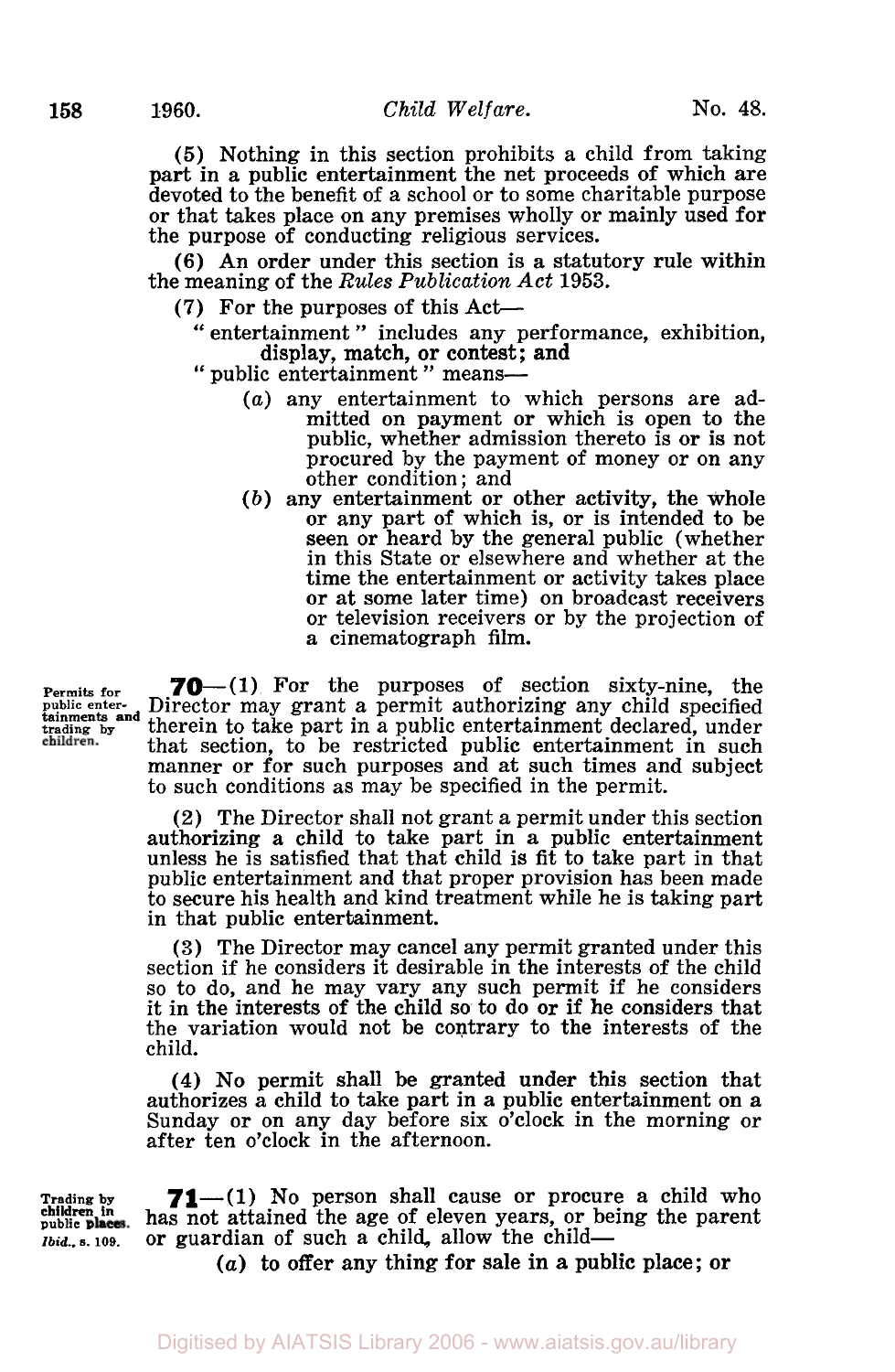- 
- *(b)* the residence of a person with whom a ward of the State is placed out; or
- *(c)* an institution,

shall refuse to leave that place, residence, **or** institution on being required to do so by a responsible person.

Penalty: Twenty-five pounds.

**(3)** In this section " responsible person " means any of the following persons, namely  $:=$ 

- *(a)* The Director, a child welfare officer, **or** an authorized officer ;
- *(b)* The person in whose charge a child is being detained under this Act, as respects that child and the place at which he is being so detained ;
- *(c)* The person with whom a ward of the State has been placed out, as respects that ward of the State and the residence of that person;
- *(d)* The person in charge of a State institution or some person acting on his authority, as respects that institution and the inmates thereof; or
- *(e)* The managers or superintendents of an approved children's home or some person acting on their **or** his authority, as respects that home and the inmates thereof.

**75**—(1) Where a person who has not attained the age of eighteen years (not being a ward of the State) is being maintained in an approved children's home and has been so maintained for a continuous, period of two years, no person shall be entitled to remove that person out of the custody or control of the managers of that home except with their consent **or**  that of the Minister.

(2) The Minister shall not give his consent for the purposes of subsection **(1)** of this section except to a parent or legal guardian of the person whom it is desired to remove from the home who satisfies the Minister that he has taken such steps as were reasonably open to him to maintain contact with that person while he was being maintained in the home and to provide for his maintenance therein, and that if that person is removed from the home proper provision will be made for his care and maintenance.

*76* Where it appears to a justice, on a complaint on oath, that there is reason to believe that any person is offending against this Act in any premises, or that any provision of this Act is being contravened or is not being complied with in any premises, the justice may issue a warrant authorizing any police officer to enter and search those premises and to exercise, in respect thereof, the powers set forth in the warrant.

**77**—(1) Where a person, whether charged with an offence or not, is brought before a court otherwise than for the purpose of giving evidence, the court may make inquiries as to the age of the person, and for that purpose shall take such evidence as may be forthcoming at the hearing of the case, but an order or judgment of the court shall not be invalidated by any subsequent proof that the age of that person was not correctly

**Prohibition**  on removal<br>of certain **approved children's homes.**  *Ibid..* **s. 114.** 

**Search warrants.**  *Ibid.*, s. 118.

**Proof and Presumption of age.**  *Ibid.,* **ss. 3**  & *120.*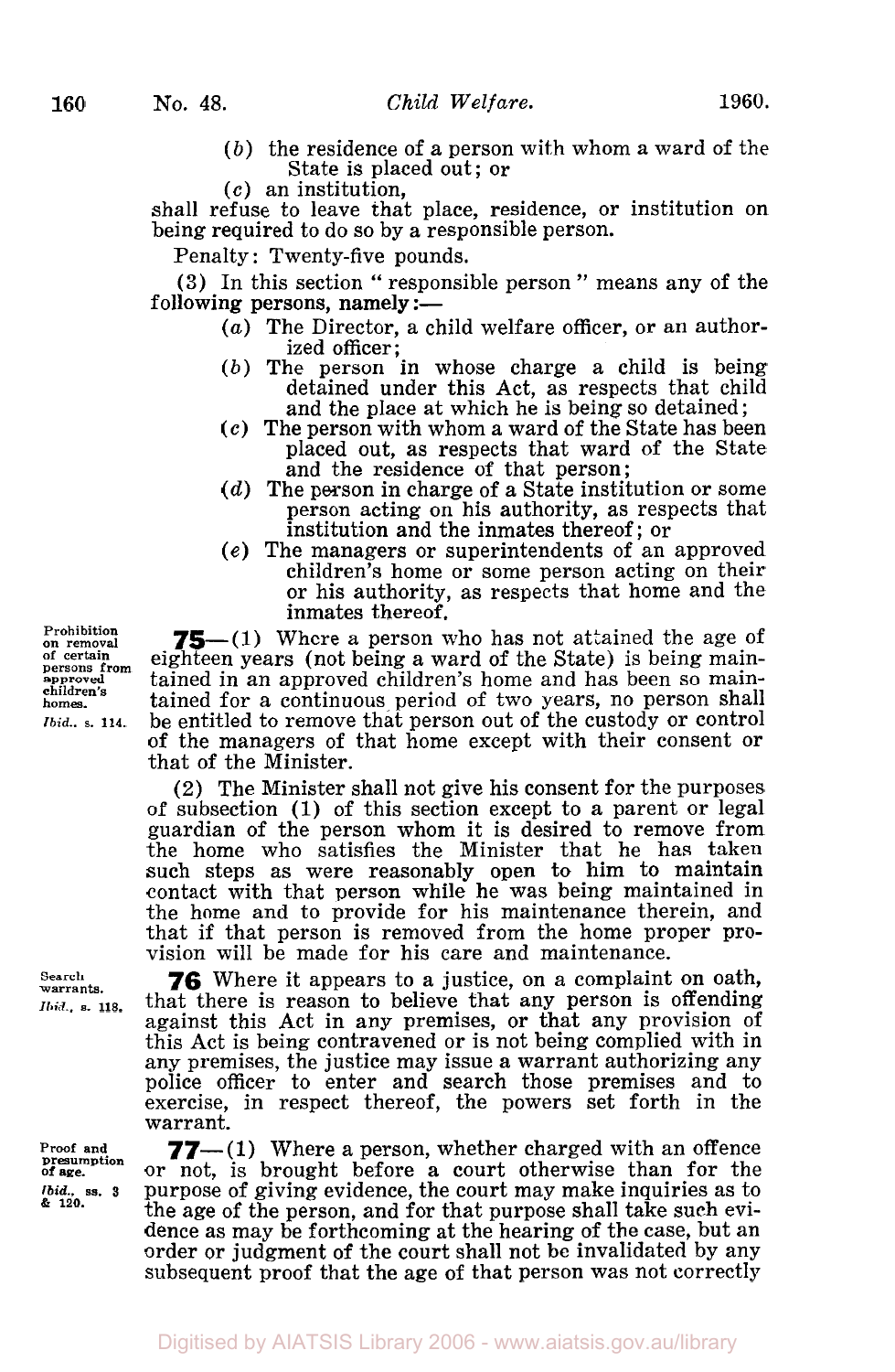stated to the court, and the age presumed or declared by the court to be the age of the person brought before the court shall, for the purposes of this Act, be deemed to be the true age of that person.

**(2)** Where in a charge for an offence under this Act it is alleged that the person by or in respect of whom the offence was committed was a child or had **or** had not attained a specified age, and he appears to the court to have been at the date of the commission of the alleged offence a child or to have or not to have attained that age, as the case may be, he shall, for the purposes of this Act be presumed at that date, to have been **a** child or to have **or** not to have attained that age, as the case may be, unless the contrary is proved.

**78**—(1) The Governor may make regulations- **Regulations.** 

- *(a)* prescribing any matter or thing which is by this Act authorized or required to be prescribed;
- *(b)* prescribing the duties of child welfare officers and imposing duties on probation officers in relation to the exercise of their functions under this Act ;
- to the exercise of their functions under this Acceptual the management of institutions;
- *(d)* regulating the boarding out of wards of the State, prescribing the payments to be made to persons with whom wards of the State are boarded out, and the duties and obligations of those persons ;
- *(e)* regulating the apprenticeship **of** wards of the State and prescribing the duties and obligations of persons with whom wards of the State are apprenticed:
- *(f)* prescribing the form of any licence, permit, certificate, summons, order, notice, or other document which is required or authorized to be used under this Act and, where such a document is authorized or required to be served on, or given to, any person, the manner in which it is to be, or may be, so served **or** given ;
- *(g)* prohibiting the taking of proceedings in children's courts, either in particular cases or generally, except by, .or with the consent or approval **or**  at the direction of, such persons as may be prescribed ;
- *(h)* authorizing or requiring, where a summons is authorized or required to be served on a child for the purpose of bringing him before a court or where, by any provision of this Act, a summons is authorized or required to be served on any person, a notice to be served on that child or other person in place of a summons ;
- *(i)* regulating the practice and procedure of children's courts and the practice and procedure of other courts of summary jurisdiction in relation to proceedings taken against or in respect of child-<br>ren; *(j)* requiring and regulating the keeping of records of
- proceedings before children's courts and authorizing the inspection of any such records; and

*Ibid., s.* **125.**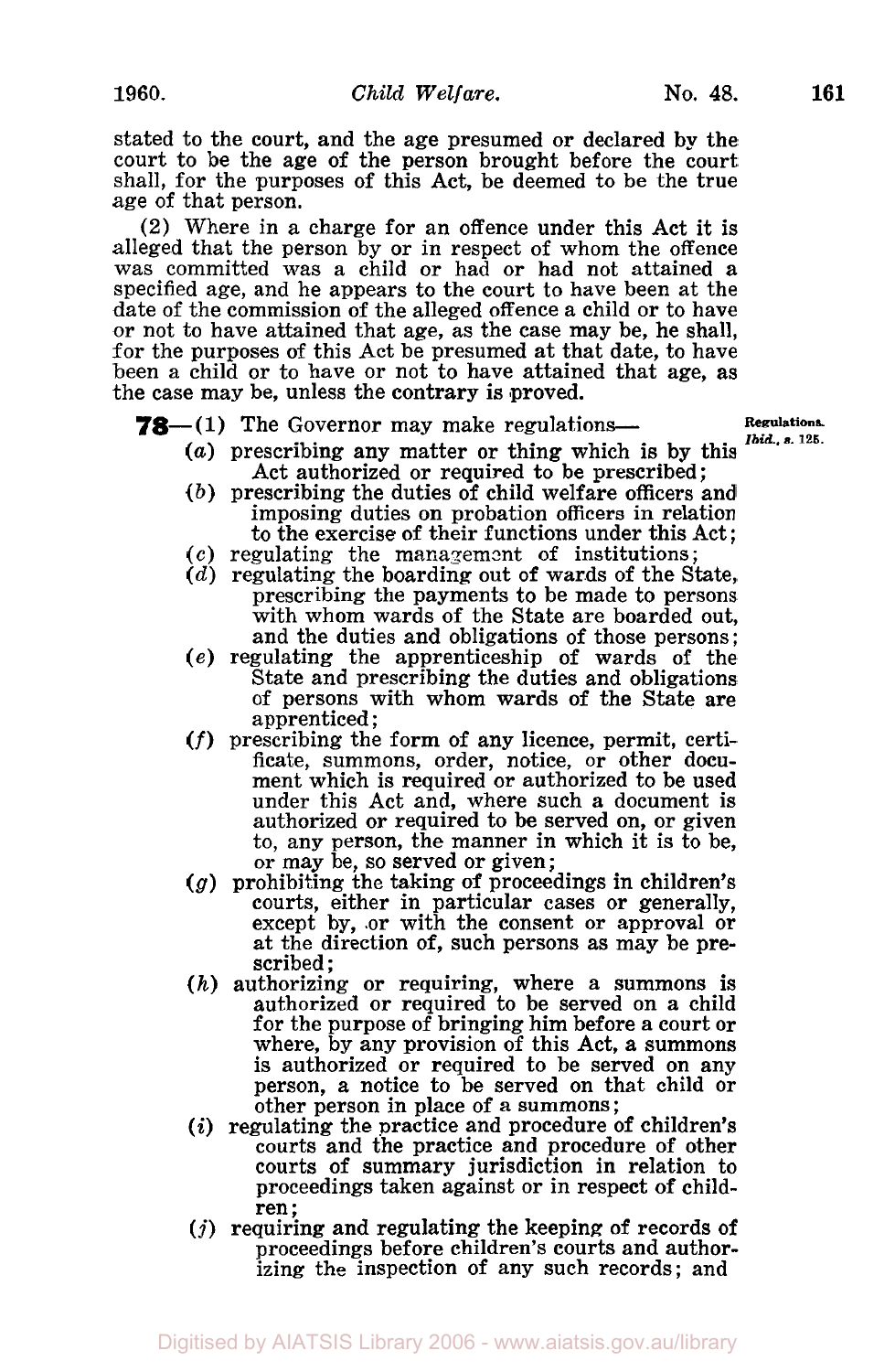*(k)* providing for the manner in which things done in the course of, or as preliminary or incidental to, any proceedings before a children's court may be proved in any legal proceedings.

**(2)** A notice served on a child or other person in accordance with regulations made under paragraph  $(h)$  of subsection (1) of this section has the like effect as a summons served on that person.

Consequential **amendments.** 

provisions.

Transitory

**79** The enactments that are specified in the schedule to this Act are amended as respectively specified in that schedule.

 $80-(1)$  The person who immediately before the commencement **of** the Act was the Director of Social Services shall be deemed to have been appointed the Director of Social Welfare under this Act.

**(2)** Where, immediately before the commencement of this Act, an institution was a certified institution within the meaning of the *Infants' Welfare Act* **1935,** that institution shall be deemed to be an approved children's home within the meaning of this Act, and the certificate by virtue of which it was a certified institution within the meaning of that Act has effect as if it were a certificate of approval issued under section ten of this Act.

**(3)** Where immediately before the commencement of this of a probation officer of a children's court, that order, if the Director so determines has effect as if such child welfare officer or probation officer as may be directed by the Director for the time being to have the supervision of the child under that order was the probation officer specified therein, and that child welfare officer or probation officer has the like powers and duties as if he was the probation officer so specified.

**(4)** Where, immediately before the commencement of this Act, the Director of Social Services or the managers of a certified institution within the meaning of the *Infants' Welfare Act* **1935** was or were the guardian or guardians of any person by virtue of that Act, that person shall, on the commencement of this Act, become a ward of the State.

**(5)** A person who, immediately before the commencement **of** this Act, was under the guardianship of another person by virtue of an order made under subsection **(4)** of section eight of the *Infants' Welfare Act* 1935, shall, on the commencement of this Act, become a ward of the State.

(6) Where by virtue of this section a person becomes a ward of the State he shall, for the purposes of paragraph *(c)*  of subsection **(3)** of section fifty-one, be deemed to have become a ward of the State on the date of the making of the order of **a** court, or of his admission by the Director of Social Services as *a* child of the State, by virtue **of** which the guardianship subsists as a result of which he becomes a ward of the State under this section.

**(7)** For the purposes **of** this section the Director of Social Services shall be deemed to have been the guardian of any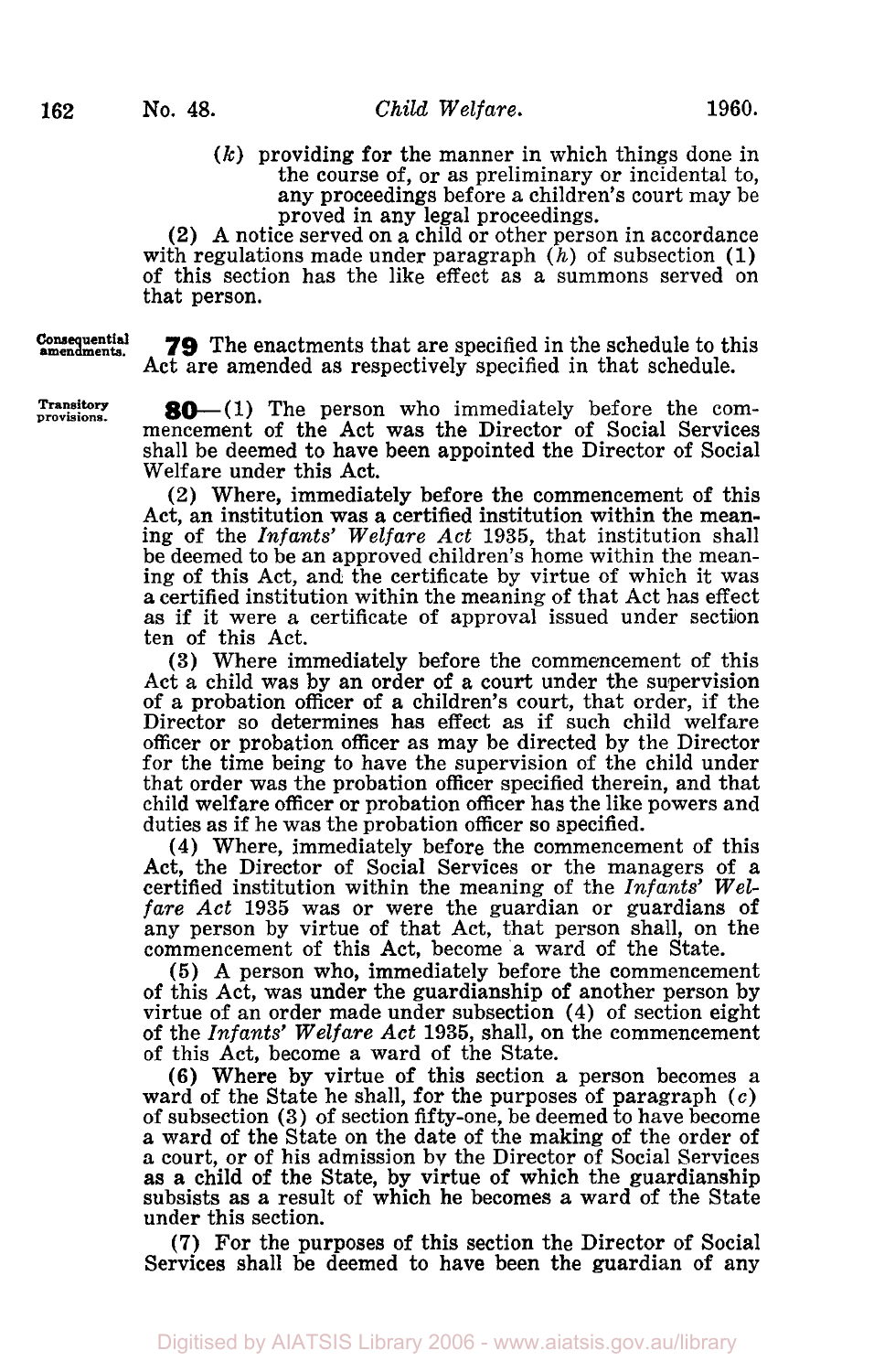person who, by virtue of subsection (2) of section sixty-six of the *Infants' Welfare Act* **1935,** was subject to the care of the Social Services Department.

(8) A maintenance order in force under the *Infants' Welfare Act* **1935** immediately before the commencement of this Act has effect as if it were a contribution order, and an undertaking given under section thirty-seven of the *Infants' Welfare Act* **1935** that is in force immediately before the commencement of this Act has effect as if it were such an undertaking as is referred to in subsection (7) of section fifty-two of this Act.

**(9)** Until the commencement of the *Justices Act* **1959,**  references in this Act (other than in the schedule thereto) to any provisions of that Act shall be construed as references to the corresponding provisions in any Act that is to be repealed by that Act.

> THE **SCHEDULE.**  (Section **79.)**

# *Master and Servant Act* **1856.**

**(19** Vict. **No. 28.)** 

Section twenty-three is amended by omitting therefrom the words commencing with the word ", of " (first occurring) and ending with the word "years,", and the words following the word "Act".

*Justices Procedure Act* **1919.** 

(10 Geo. V No. *55.)* 

Section ninety-five **A** is amended by omitting from subsection (1) the words ", or, if he is under the age of sixteen years, his parent,".

> *Adoption of Children Act* **1920. (11** Geo. V No. *5.)*

**1.** Section two is amended by omitting the definition of "Child of

the State". 2. Section five is amended-

- *(a)* by omitting from paragraph **v** of subsection **(1)** the word
- child" (first occurring) and substituting therefor the word ward". *(b)* by omitting from paragraph **VI** of that subsection the word '' child " (second occurring) and substituting there-for the word ward";
- *(c)* by omitting from paragraph **VII** of that subsection the word "child" and substituting therefor the word ward"; and
- ward"; and<br>
(d) by omitting from that paragraph the words " Director of **Social Services**" and substituting therefor the words "Director of Social Welfare or the Deputy Director of Social Welfare".

*Mental Deficiency Act* **1920.** 

**(11** *Geo.* **V No. 60.)** 

1. Section four is amended by omitting the definition of " Relative "<br>and substituting therefor the following definition :-

" 'Relative' means---<br>(a) when used in relation to a person who is legitimate and who has not attained the age of seventeen years, his father, mother, stepfather, stepmother, brother, sister or any of his grandparents;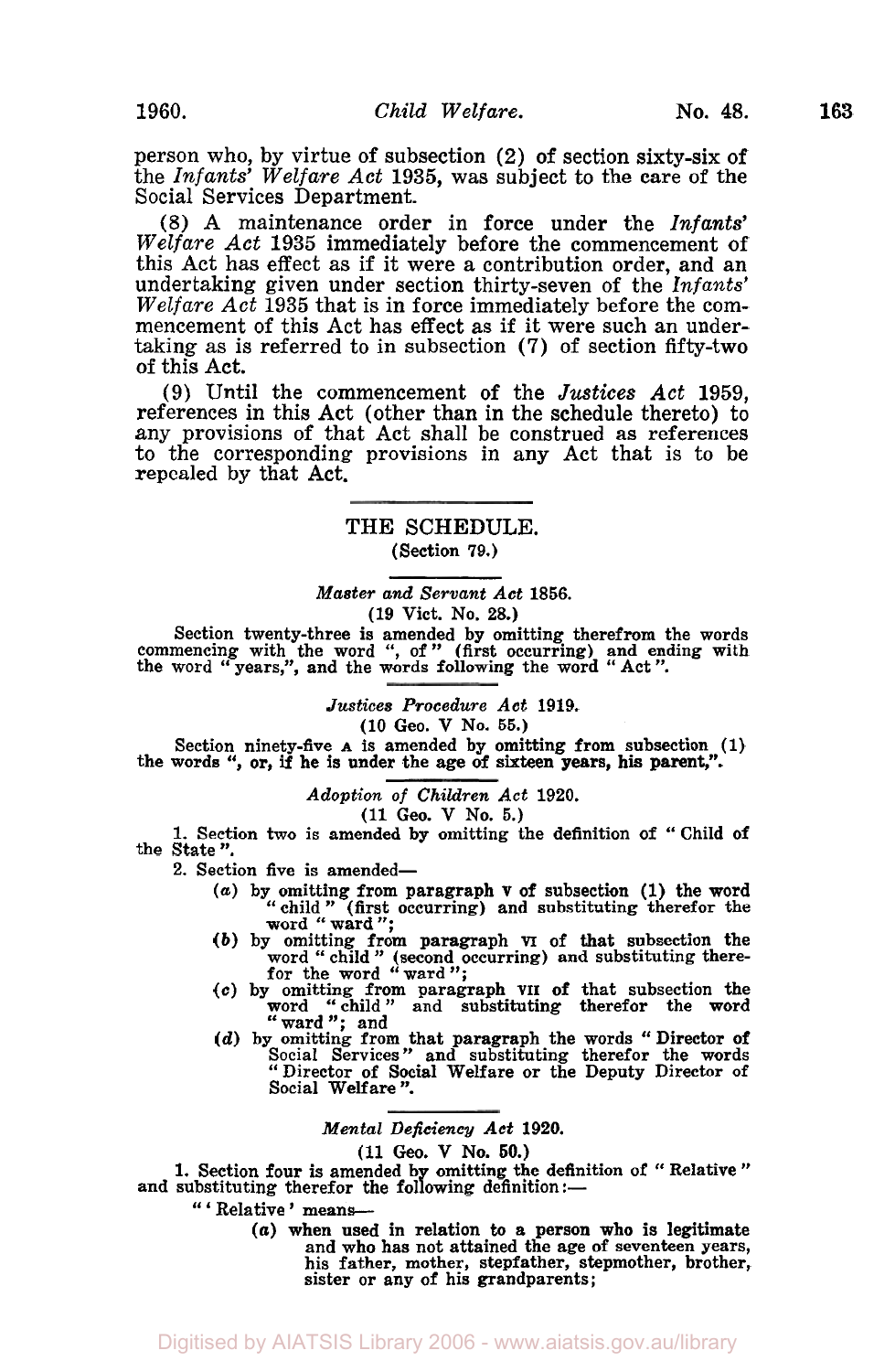- *(b)* when used in relation to a person who is illegitimate and who has not attained the age of seventeen years, his mother or the person admitting himself to be, or adjudged by a competent court to be, his father;
- and<br>(c) when used in relation to any other person, the husband *(c)* when used in relation to any other person, the husband or wife of that person, a lineal descendant of that person, or a lineal ancestor of that person, or a lineal descendant of such an ancestor not more remote than a great-grandparent;".

**2.** After section four the following section is inserted in Part **1:- Delegation of "4A.** The Director of Social Welfare, with the approval of the **functions of** Minister administering the *Child Welfare Act* **1960,** may authorize the Director of Deputy Director of Social Welfare to exercise, either generally or in a **Welfare. Particular case, any of the functions conferred on the Director of Social** Welfare by this Act, and any act or other thing done by the Deputy Director of Social Welfare in exercise of those functions has the same force and effect as if it had been done by the Director.".

- **3.** Section six is amended
	- words "Infants' Wherefor the words" *(U)* by omitting from sub-paragraph *(a)* of paragraph **II** the *Infants' Welfare Act,* **1935** " and substituting *Child Welfare Act* **1960** ";
	- (b) by inserting in that paragraph after that sub-paragraph the following sub-paragraphs:-
		- *"(ab)* Found by a children's court to be a neglected child :
		- *"(ac)* Found by a children's court to be beyond the control of the person by whom he is brought before the court under section thirty-three of the *Child Welfare Act* **1960:**
		- *"(ad)* A ward of the State:";
	- **(c)** by omitting from sub-paragraph *(b)* of that paragraph the words therein following the word '' offence "; and
	- *(d)* by omitting from sub-paragraph **(c)** of that paragraph the words "or committed to an institution within the meaning of the *Infants' Welfare Act,* **1935,".**

**4. Section seven is amended by omitting paragraph III of subsection (1) and substituting therefor the following paragraph:—** 

- (1) and substituting therefor the following paragraph:—<br>
" III By the Director of Social Welfare in respect of all defec-<br>
tives who are wards of the State:".
	- 5. Section nine is amended-
		- (a) by omitting from paragraph **II** the word "either", the words ", or by commitment to an institution within the meaning of the *Infants' Welfare Act*, **1935**", and the word "or" (second occurring);
		- (b) by inserting after that paragraph the following paragraphs :-
			- " IIA Of a court in the case of a defective who has not attained the age of seventeen years found guilty of an offence or found by a children's court to be a neglected child or to be beyond the control of the person by whom he is brought before the court under section thirtythree of the *Child Welfare Act* **1960:**
			- <sup>three</sup> of the Child Welfare Act 1960:<br> **IIB** Of the Minister in the case of a defective who is a ward of the State: or"; and
		- **(c)** by omitting from paragraph **III** the words "or in an institution,,within the meaning of the *Infants' Welfare Act, 1935,".*

**6.** Section twenty is amended by omitting from paragraph I of subsection (2) the words therein following the word "attending," and substituting therefor the words "and, if they are wards of the State, to the Director of Social Welfare, and, in other cases, to their parents or guardians: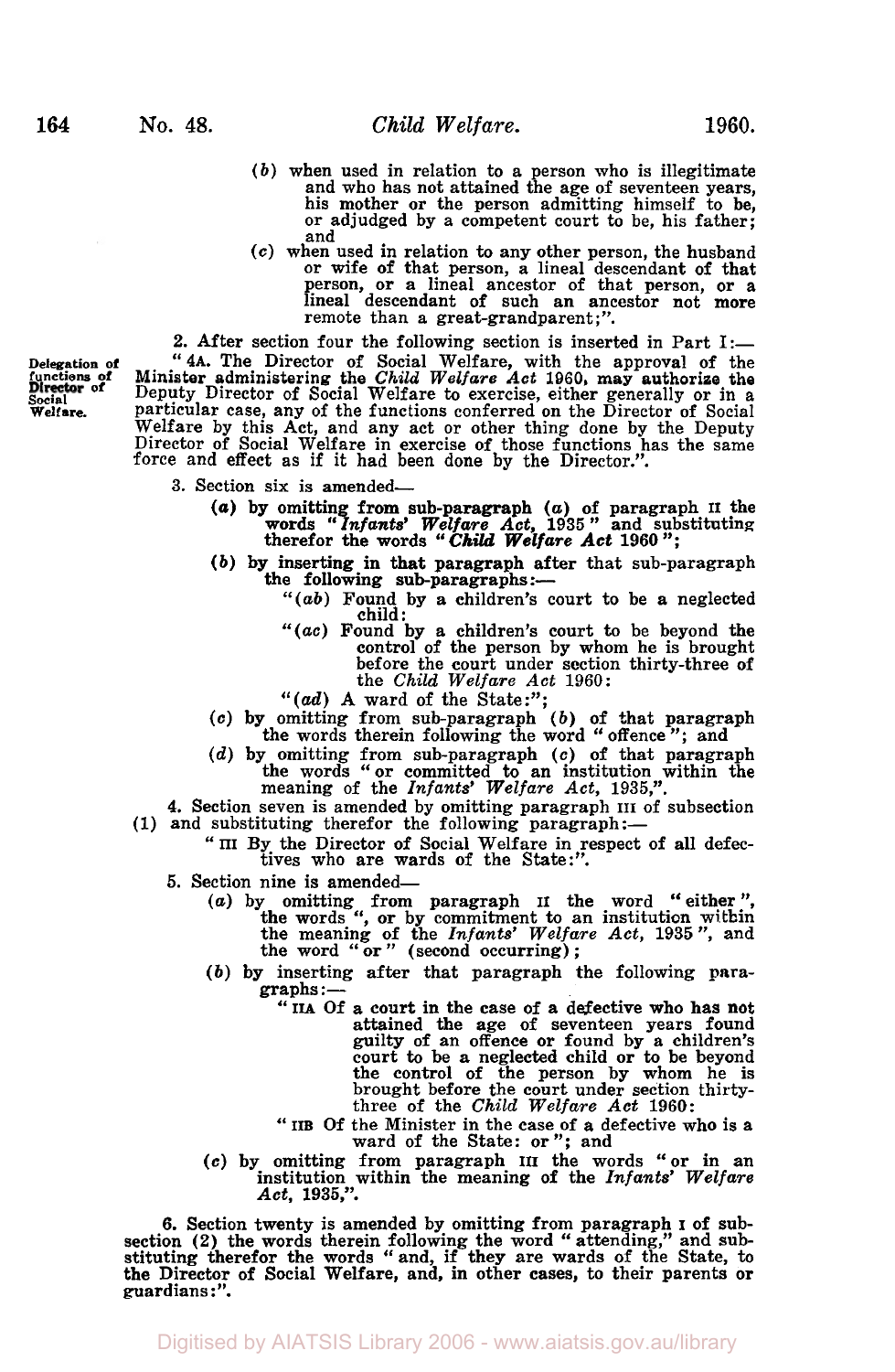7. Section twenty-three is amended by omitting from paragraph II of subsection (1) the word "Services" and substituting therefor the word "Welfare".<br>8. Section twenty-six is amended—

- 8. Section twenty-six is amended—<br>
(a) by omitting from subsection (1) the words "child, on being<br>
brought before a children's court under the *Infants*"<br> *Welfare Act*, 1935, is found liable to be committed to an<br>
instit words " person who has not attained the age of seventeen<br>years is found by a court to be guilty of an offence, or years is found by a court to be guilty of an offence, or is found by a children's court to be a neglected child, or to be beyond the control of the person by whom he is brought before the court under section thirty-three of the *Child Welfare Act* **1960";** 
	- **(b)** by omitting from paragraph I of that subsection the mitting Trom paragraph 1 of making and defective, postpone passing sentence or making an order for committal to any such institution  $\frac{m}{2}$  and substituting the words " is a defective, postpone the passing of sentence or the making of any other order in respect of that person  $''$ ;  $\cdots$  is  $\sigma$  and  $\sigma$ or making an order for committal to any such institu-<br>tion " and substituting the words " is a defective, post-<br>pone the passing of sentence or the making of any other<br>order in respect of that person";<br>(c) by omitting ther Following Trom paragraph 1 of that subsection<br>words "or child is a defective, postpone passing sent<br>or making an order for committal to any such ins<br>tion " and substituting the words " is a defective, I<br>pone the passing of
	-
	- *(d)* by omitting from that paragraph the words "or child" (second occurring) ;
	- *(e)* by omitting from paragraph **II** of that subsection the words "or child"; and  $(f)$  by omitting from that paragraph the words "an order for
- committed to an institution under the Infants' Welfare<br>  $Act$ , 1935" and substituting therefor the words "any<br>
other order in respect of that person".<br>
9. Section twenty-seven is amended by omitting therefrom the words

" or in an institution within the meaning of the *Infants' Welfare Act*,<br>1935".

10. After section twenty-seven the following section is inserted:-

**''27A.** Where the Minister is satisfied from the certificate of the **procedure in**  prescribed examination by an examining authority that a ward of the **case of**  Government institution for defectives, or that he be placed under are defecguardianship or supervision, and an order so made shall have the like **tives.**  effect as if it had been made by a judicial authority on petition under this Act.". State is a defective, the Minister may order that he be placed in a **wards** of the Caucameration of the Minister may order that he be placed under State who

**11.** Section twenty-eight is amended by inserting after subsection **(2)** the following subsection :-

**''(2A)** Where a ward of the State is placed under guardianship, the Director of Social Welfare shall not exercise any of the duties, powers, or rights that, apart from this Act, he has in respect of the ward of the State, except with the approval of the guardian."

12. Section thirty-four is amended by omitting from paragraph 1<br>of subsection (1) the words "Infants' Welfare Act, 1935" and substituting therefor the words "Child Welfare Act 1960".<br>13. Section fifty-seven is amended by o

13. Section fifty-seven is amended by omitting from paragraph III of the proviso to subsection (1) all the words after the words "children's court"

#### *Maintenance Act* **1921.**

**(12** Geo. **V No. 40.)** 

1 Section fifteen is repealed and the following section substituted therefor :—<br>—: therefor

"15 Where it is the duty of any person under section fifty-one of Payments<br>the *Child Welfare Act* 1960 to make contributions towards the main-under main-<br>tenance of a child, any amount required to be paid by him in respe that payment as if the Director of Social Welfare had been named in that order.".<br>2 Section seventy-nine is repealed.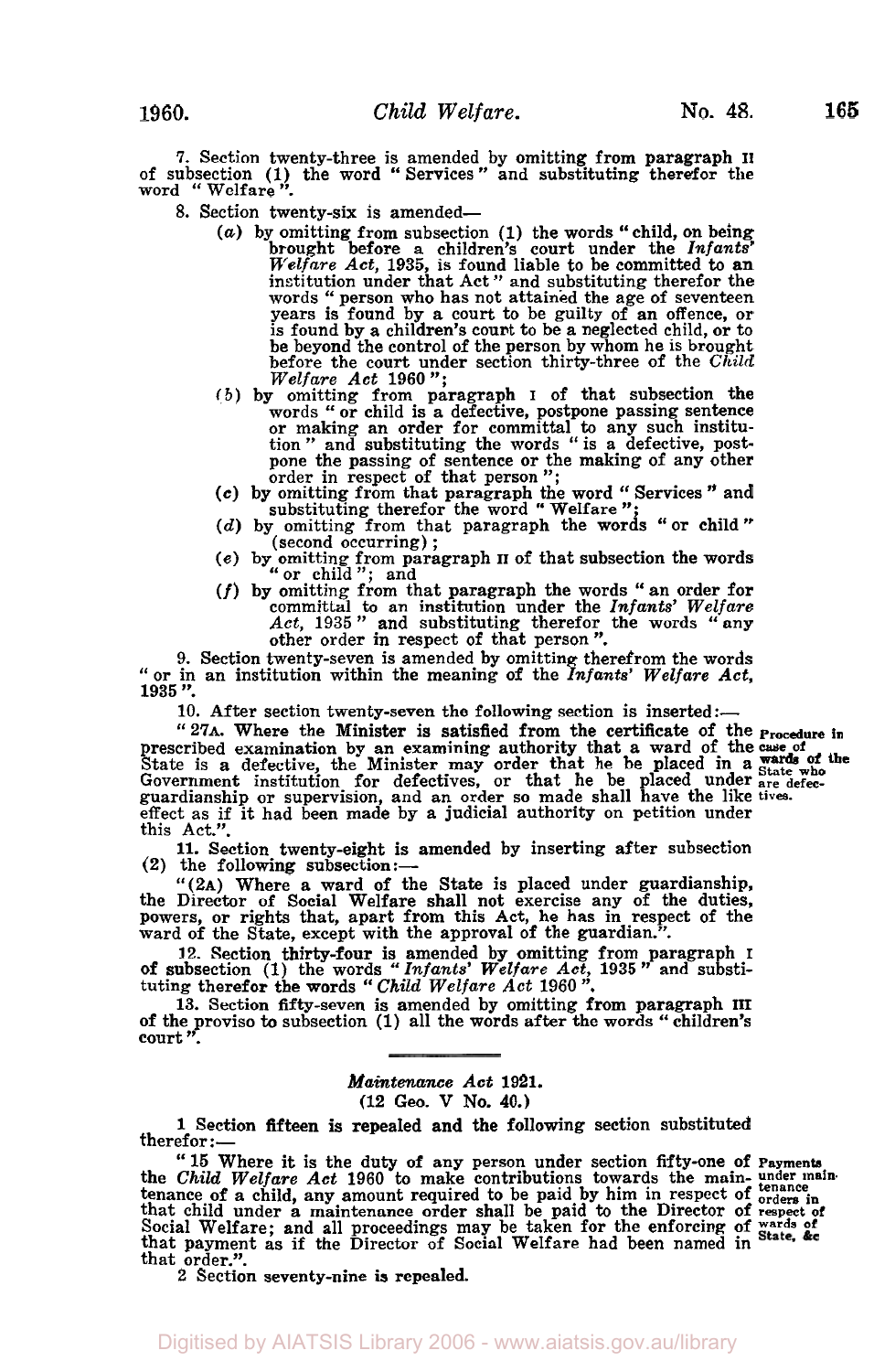#### *Probation of Offenders Act* **1934.**

## **(25** Geo. **V No. 74.)**

Section six is amended by omitting from subsection (5) all the words after the word "if" and substituting therefor the words "he has not attained the age of seventeen years, make an order declaring him to be a ward of the

### *Police Offences Act* **1935.**

**(26** Geo. **V No. 44.)** 

Section thirty-six is amended by omitting from paragraph I of subsection (2) the words "or in case he is a child, his parent,".

### *Coroners Act* **1957.**

#### **(No.** *1* of **1957.)**

1. Section thirteen is amended by omitting the words " in the care<br>or charge of a person licensed in respect of a nursing home under the<br>*Infants' Welfare Act* 1935 " and substituting therefor the words " in<br>a case where t Social Welfare under section fifty-nine of the *Child Welfare Act* **1960** , therefor the words **2.** Section fifty-two is repealed.

#### *Justices Act* **1959.**

**(No.** *77* of **1959.)** 

1. Section seventy-one is amended by omitting from subsection  $(1)$  the words ", or, if he is under the age of sixteen years, his parent,".<br>2. Section seventy-two is amended by omitting from subsection  $(1)$  the words " u

# **RAILWAY MANAGEMENT (No. 2).**

## **NO. 49.of 1960.**

# **AN ACT to amend the** *Railway Management Act* 1935. [5 *December* 1960.]

BE it enacted by His Excellency the Governor of Tasmania, by and with the advice and consent of the Legislative Council and House of Assembly, in Parliament assembled, as  $follows :=$ 

**end 1**—(1) This Act may be cited as the *Railway Management*  $\det_{\text{citation.}}$  *Act* (*No.* 2) 1960. **citation.** *Act (NO.* **2) 1960.** 

> (2) The *Railway Management* Act **1935,** as subsequently amended, is in this Act referred to as the Principal Act.